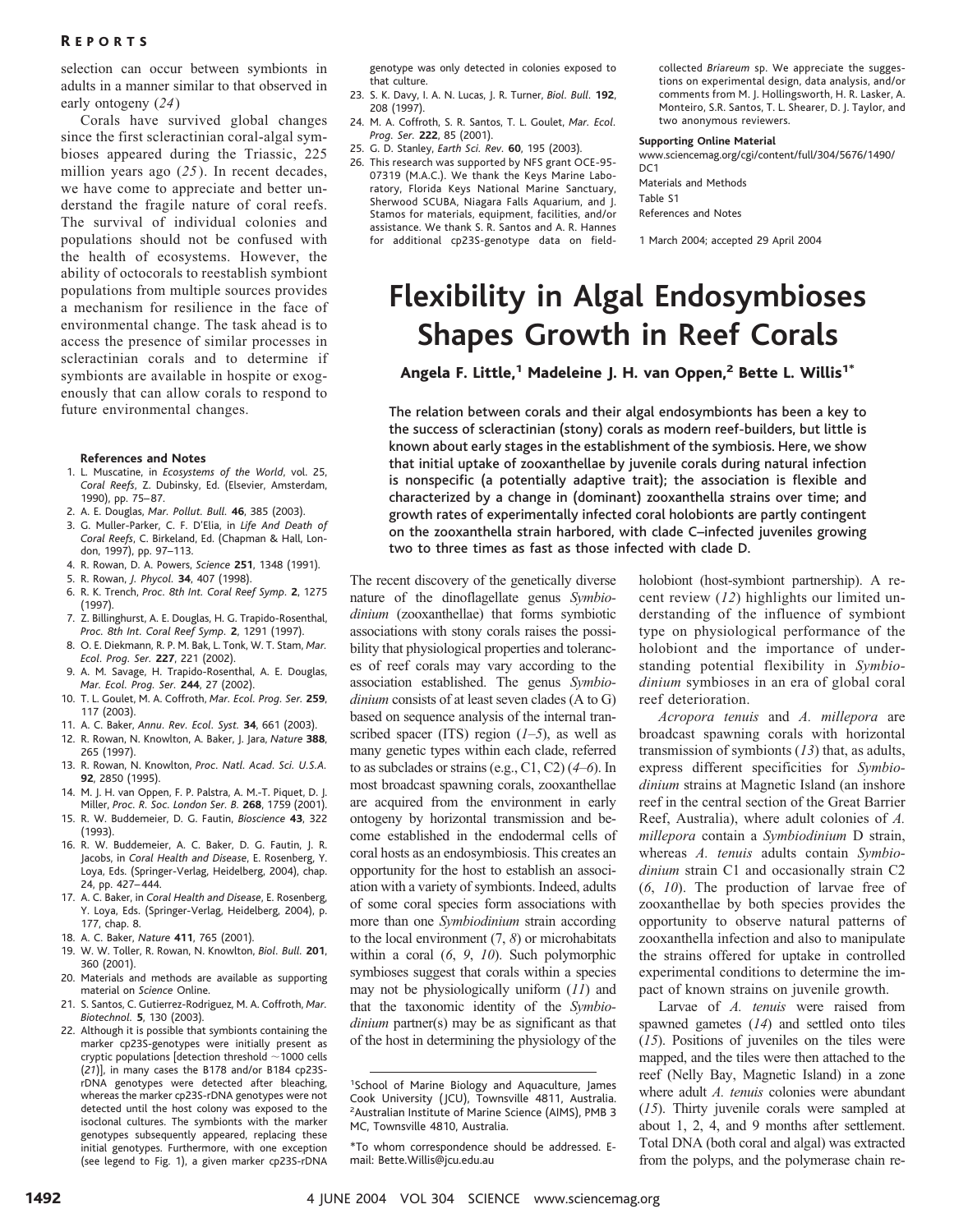action (PCR) was used to amplify the rDNA *ITS1* region of the *Symbiodinium* genome (*6*). We identified zooxanthella genotypes by single-stranded conformation polymorphism (SSCP), using reference samples of known genotypes. Contrary to expectations, we found that the apparent specificity for strain C1 observed in adult populations of *A. tenuis* is not present in the early stages of infection. Two distinct *Symbiodinium* strains, D and C1, were acquired by juveniles in the first month. In the subsequent 4 months, the relative abundance of these two strains within the symbiosis changed, with a clear increase (from  $\sim$ 33 to  $>$ 90%) in the number of juveniles harboring strain D, and a decrease in the number of juveniles harboring strain C1 (from  $\sim$  50 to 0%) or a combination of the two strains (from  $\sim$ 17 to  $\lt$ 6%) by 4.5 months (Fig. 1). The dominance of *Symbiodinium* D in early juveniles of *A. tenuis*, in contrast to the dominance of *Symbiodinium* C1 in adults of this species in Magnetic Island populations (*6*, *10*), suggests that there may be "active" selection by the host to maximize symbiont effectiveness that varies with differences in physiological requirements between juvenile and adult corals. For example, corals may have a higher demand for nutrients when they reach reproductive maturity, leading to a preference for one type to meet increased energy requirements. It is possible that *Symbiodinium* C1 persists in very low densities and is maintained as an undetectable "background" strain, because the SSCP method cannot detect a strain with a relative abundance below  $\sim$  5% (*16*). Evidence supporting this interpretation is provided by zooxanthellae cultures, where cultured strains are often not the same as ones initially identified from the host used to establish the culture (*5*, *17*). Thus, the dynamics of coral-zooxanthellae associations may vary with the changing physiological needs of the host in response to life history stage requirements or ambient environmental conditions.

We also examined the impact of locally (i.e., relative to Magnetic Island populations) homologous and heterologous strains of zooxanthellae on growth of coral hosts as a surrogate measure of fitness. Larvae of *A. tenuis* and *A. millepora* were raised in sterile  $(0.5 \mu m)$  filtered) seawater (*15*). Strain C1 and D zooxanthellae were isolated from adult corals of the two species, and each strain was added to half of the settled juveniles of each coral species  $(N > 1000)$  (15). As in the above study, the positions of juveniles on settlement tiles were mapped, and tiles were attached to the reef. Growth of juveniles was monitored for 6 months as the number of polyps per colony, a more sensitive measure than colony diameter in the earliest stages of coral growth. Juveniles of *A. tenuis* and *A. millepora* were each able to establish associations with both homologous and heterologous strains of *Symbiodinium*. At each sampling time, SSCP analysis verified that juveniles tested for each treatment contained only the

strain initially offered (*15*). Some of the polyps were pale when placed in the field, which suggested that levels of experimental infection were low. Although juveniles gained normal pigmentation, none took up additional types from wild populations of zooxanthellae, which suggests

that uptake of zooxanthella types is fixed at an early stage.

We found that juveniles of both species of *Acropora* grew fastest when associated with *Symbiodinium* C1 (*15*) (Fig. 2, A and B). For *A. tenuis*, the rate of polyp budding



**Fig.1.** Relative abundance of two *Symbiodinium* strains in juveniles (in the first 9 months after settlement) and adults (16) of *A. tenuis* at Magnetic Island. *n*, number of juveniles genotyped. The rDNA-*ITS1* region was successfully amplified for the majority of juveniles in the last three samples (96, 63, and 100% amplified, respectively), but only for 23% of samples collected at week 4, probably because of low densities of zooxanthellae in juveniles at this early stage.



**Fig.2.** Comparison of mean  $(\pm$ SEM) growth among coral juveniles infected with zooxanthellae strain C1 versus D over a 6-month period for (**A**) *A. millepora* (*n* 2214, 1099, 810, and 203 for C1 juveniles; *n* = 736, 379, 150, and 13 for D juveniles in November, December, January, and May, respectively), and  $(B)$  A. and **(B)** *A. tenuis* (*n* 2396, 1842, 1261, and 55 for C1 juveniles; *n* 1740, 1473, 1026, and 45 for D juveniles in November, December, January, and May, respectively). Fused colonies were excluded. Where error bars are not visible, they are small and hidden by the symbols.